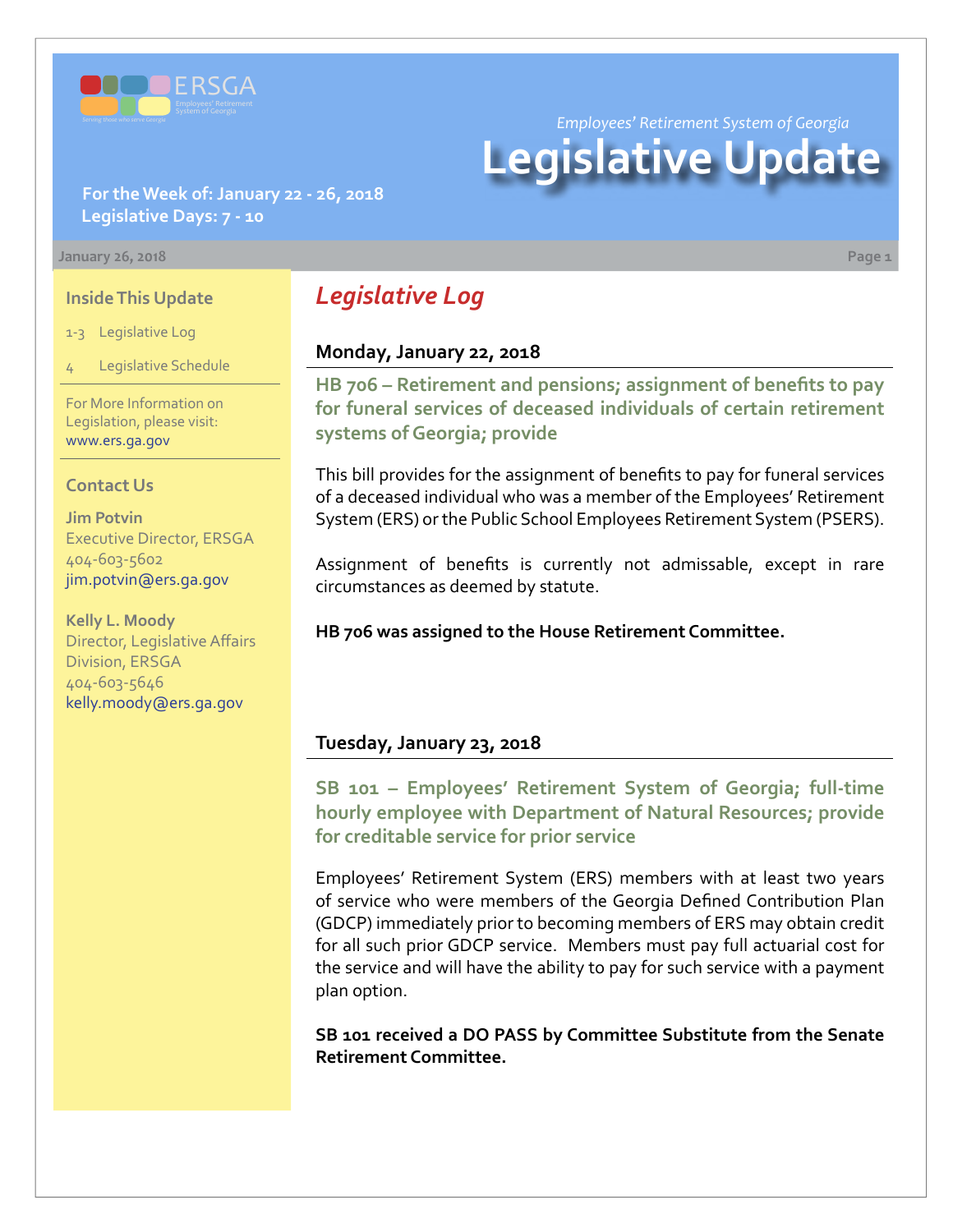# *Legislative Log (continued)*

## **SB 129 [– R](http://www.legis.ga.gov/legislation/en-US/Display/20172018/SB/129)etirement; creditable service for certain military service; provide**

Employees' Retirement System (ERS) members with at least two years of service may purchase up to five years of military service performed on or after 1/1/1990. Members must pay full actuarial cost for the service and will have the ability to pay for such service with a payment plan option. Service may not be purchased if the service can or will be used to qualify for any other state or federal retirement program.

#### **SB 129 received a DO PASS by Committee Substitute from the Senate Retirement Committee.**

## **Wednesday, January 24, 2018**

# **HB 135 [– E](http://www.legis.ga.gov/legislation/en-US/Display/20172018/HB/135)mployees' Retirement System of Georgia; creditable service for certain law enforcement officers; expand**

Certain law enforcement members of the Employees' Retirement System (ERS) with at least ten years of service may purchase up to five years of certain non-vested local government law enforcement service, provided such members are not eligible to receive a present or future benefit from the local government. Members must pay full actuarial cost for the service.

#### **HB 135 received a DO PASS from the House Retirement Committee.**

#### **HB 409 [–](http://www.legis.ga.gov/legislation/en-US/Display/20172018/HB/409) Appellate court judges; age of eligibility for certain benefits; decrease**

This bill changes the normal retirement age for Appellate court judges from age 65 to age 60.

#### **HB 409 received a DO PASS by Committee Substitute from the House Retirement Committee.**

#### **Thursday, January 25, 2018**

## **SB 101 [–](http://www.legis.ga.gov/legislation/en-US/Display/20172018/SB/101) Employees' Retirement System of Georgia; full-time hourly employee with Department of Natural Resources; provide for creditable service for prior service**

Employees' Retirement System (ERS) members with at least two years of service who were members of the Georgia Defined Contribution Plan (GDCP) immediately prior to becoming members of ERS may obtain credit for all such prior GDCP service. Members must pay full actuarial cost for the service and will have the ability to pay for such service with a payment plan option.

**SB 101 received a DO PASS from the Senate Rules Committee and was placed on the Senate Calendar for 1/29/18.**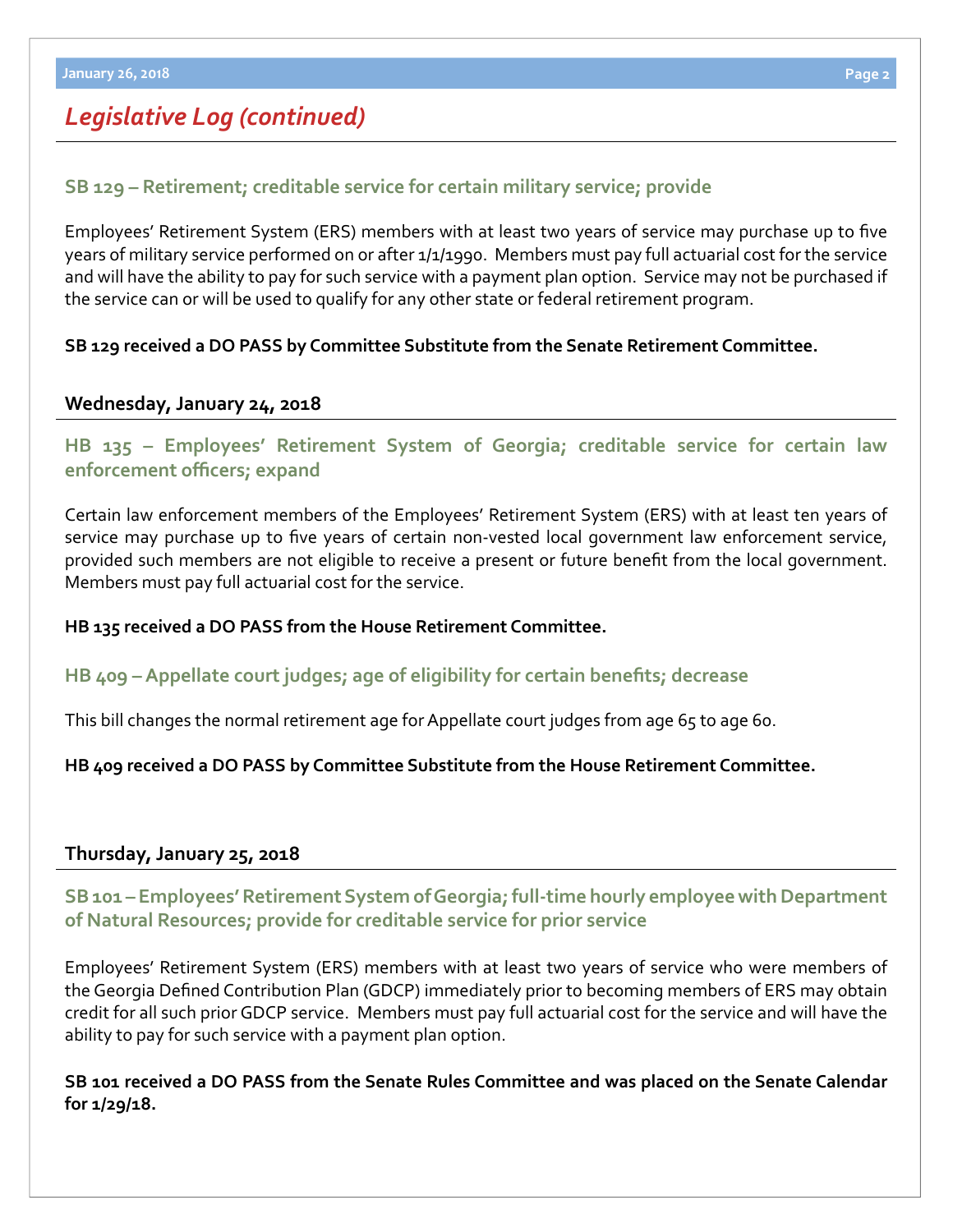# *Legislative Log (continued)*

## **SB 129 [– R](http://www.legis.ga.gov/legislation/en-US/Display/20172018/SB/129)etirement; creditable service for certain military service; provide**

Employees' Retirement System (ERS) members with at least two years of service may purchase up to five years of military service performed on or after 1/1/1990. Members must pay full actuarial cost for the service and will have the ability to pay for such service with a payment plan option. Service may not be purchased if the service can or will be used to qualify for any other state or federal retirement program.

## **SB 129 received a DO PASS from the Senate Rules Committee and was placed on the Senate Calendar for 1/29/18.**

#### **Friday, January 26, 2018**

No retirement bills were considered today.